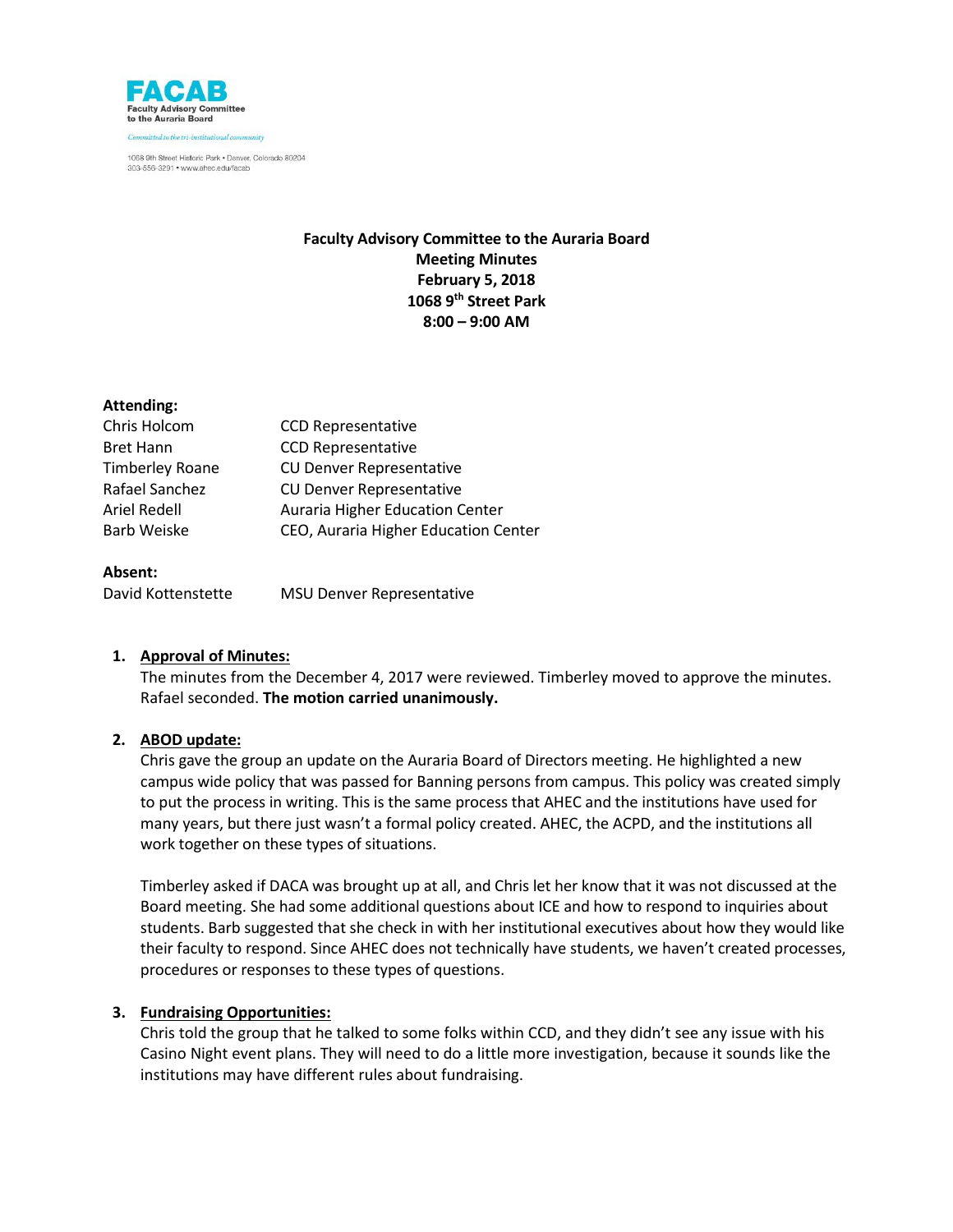

Bret thought the group could leverage their campus knowledge to fundraise – possibly by providing tours of campus, concerts, parking lot parties, etc. Chris considered liability issues they might have. Rafael suggested a mariachi band on May 5<sup>th</sup>, which brought the group to considering a battle of the bands type event. This would incorporate all three of the institutions and bring in faculty as well. This would require quite a bit of planning. The group discussed possible locations and ideas for both the battle of the bands event idea as well as a talent show event. They will come to the next meeting with more fundraising ideas.

**4. Adjournment:**

8:58am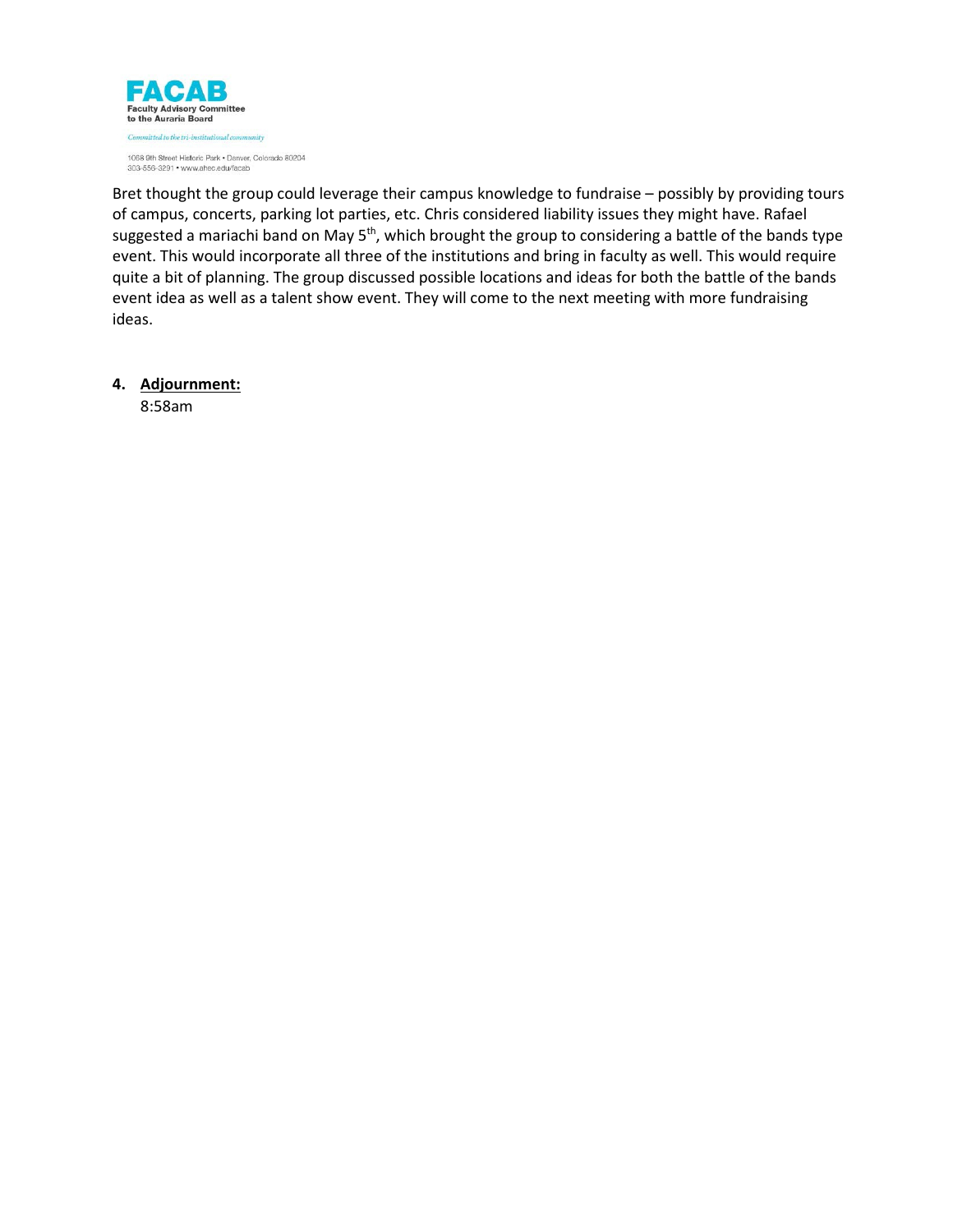

# **Faculty Advisory Committee to the Auraria Board Meeting Minutes March 5, 2018 1068 9th Street Park 8:00 – 9:00 AM**

## **Attending:**

| Chris Holcom       | <b>CCD Representative</b>            |
|--------------------|--------------------------------------|
| Bret Hann          | <b>CCD Representative</b>            |
| David Kottenstette | <b>MSU Denver Representative</b>     |
| Rafael Sanchez     | <b>CU Denver Representative</b>      |
| Ariel Redell       | Auraria Higher Education Center      |
| Barb Weiske        | CEO, Auraria Higher Education Center |
|                    |                                      |

## **Absent:**

Timberley Roane CU Denver Representative

## **1. Approval of Minutes:**

The minutes from the February 5, 2017 were reviewed. David moved to approve the minutes. Rafael seconded. **The motion carried unanimously.**

## **2. Fundraising Opportunities:**

Chris told the group that the folks from the music department he has spoken with at CCD are in support of the talent show idea. He is also going to reach out to the theater department.

Rafael still liked the idea of a drone competition, and thought that it wouldn't be very expensive to put on. The group discussed this idea, and thought that it could be feasible, however, it would take some planning as well as donated time and supplies. The group thought that the MSU Denver athletic fields would be a great location for this type of event. They also talked about a timeline, and thought that doing this event before school was back in session in August, 2018 might be a good time. Both David and Rafael were going to do some digging (with MSU Denver athletics, and with some folks who might be able to donate supplies for the drone event) and bring those back to the group at their next meeting.

Barb reminded them that MSU Denver will most likely charge for the use of the space, so they will want to keep that in mind moving forward. (i.e. Where will they get the up-front money for these events?) David thought that the talent show would be fun to hold in the King Center, since they have nice facilities. Rafael considered inviting a "big name" to the talent show to try to boost attendance. He thought that he might have some contacts he could reach out to.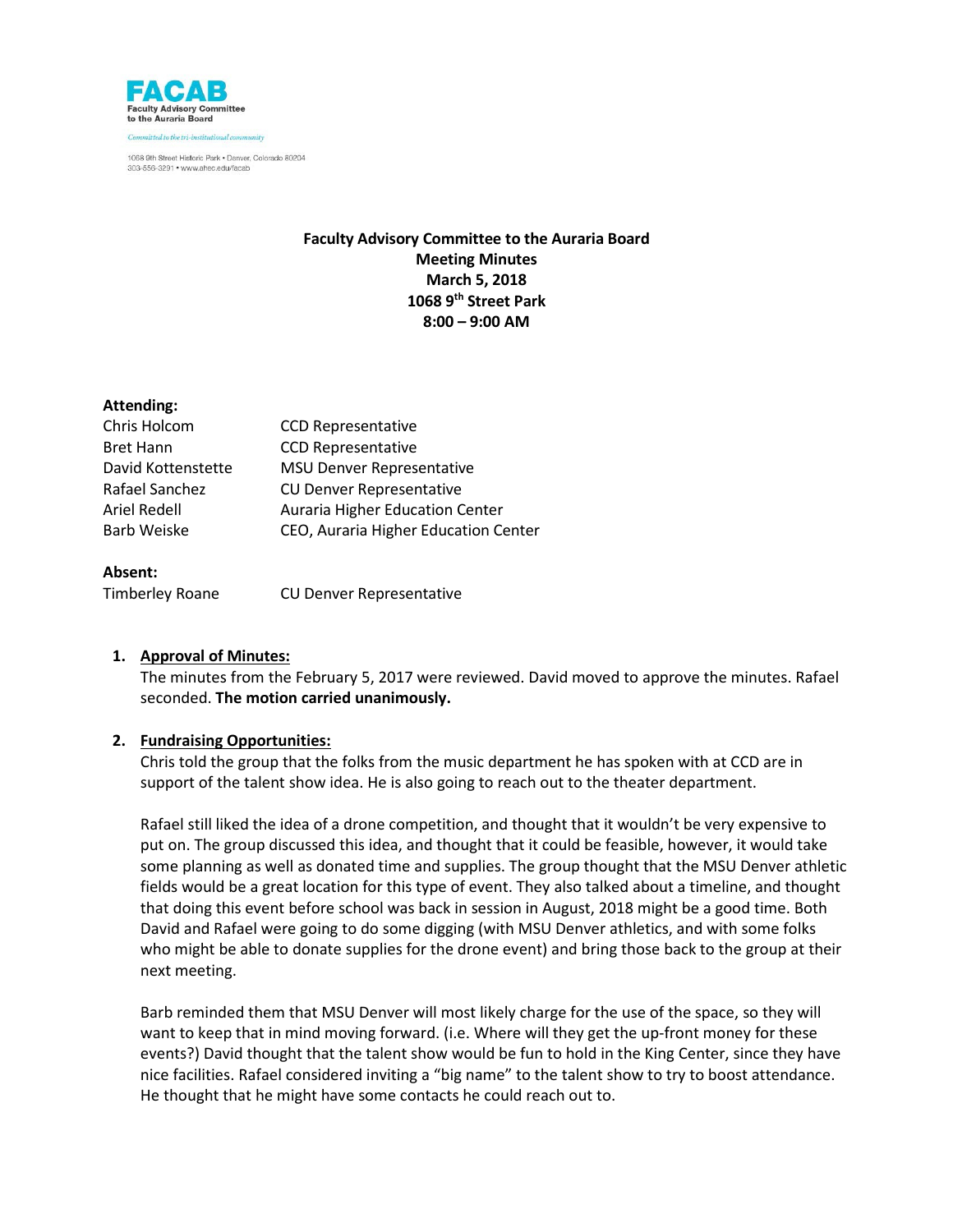

303-556-3291 · www.ahec.edu/facab

The group will come back together with a better idea of what they would like to do, as well as logistics on April 2.

# **3. Other**

Rafael asked if the campus was considering adding more car chargers. Barb responded, saying yes, they are working on not only getting more car chargers, but possibly adding meters at those locations, so folks can't stay parked there all day. This will allow more people to charge their vehicles on the allotted chargers.

Barb also shared with the group that construction has begun at the Colfax and Lipan intersection. It is scheduled to be completed by the end of August.

## **4. Adjournment:**

8:59am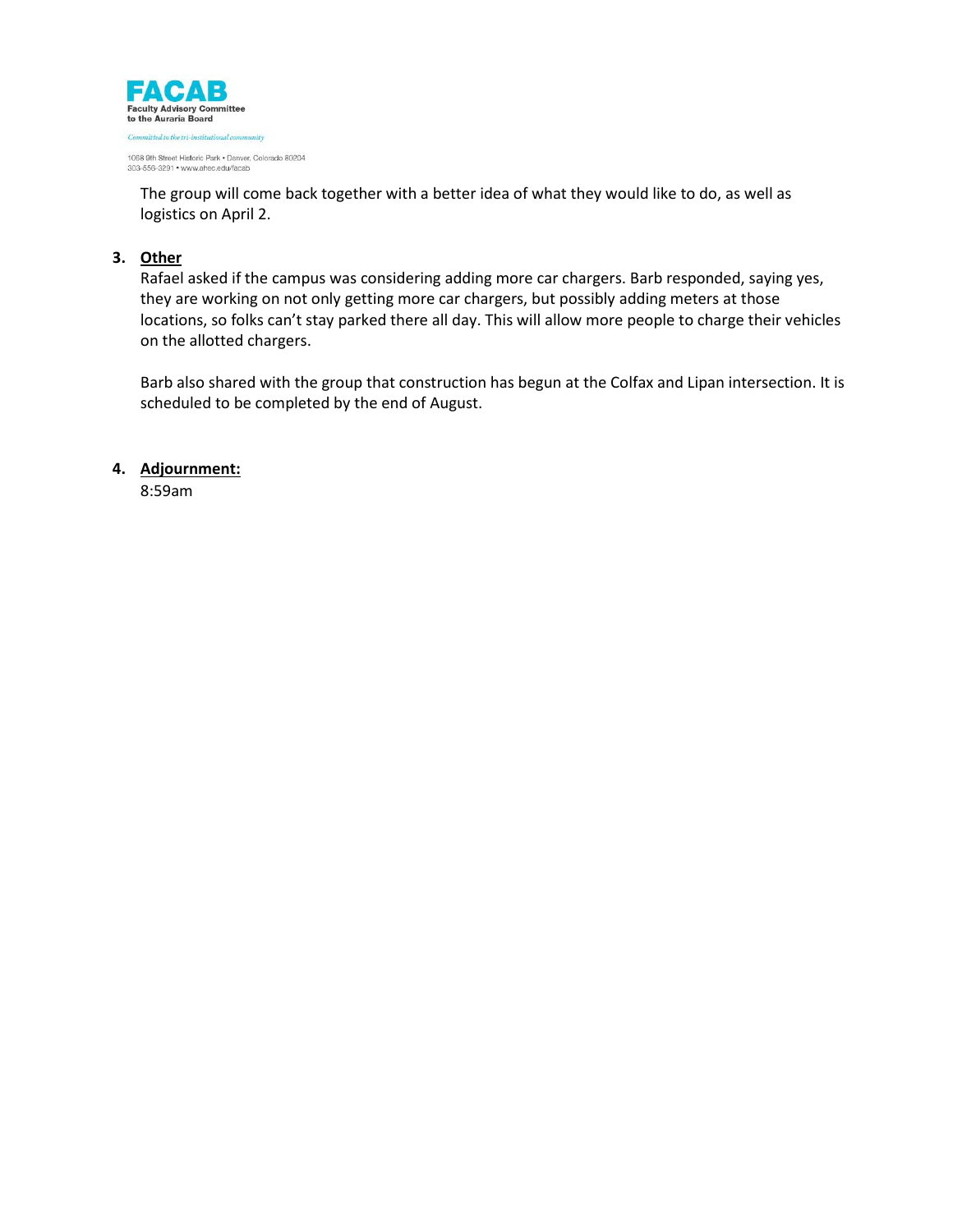

# **Faculty Advisory Committee to the Auraria Board Meeting Minutes April 2, 2018 1068 9th Street Park 8:00 – 9:00 AM**

## **Attending/Present:**

| Chris Holcom           | <b>CCD Representative</b>            |
|------------------------|--------------------------------------|
| <b>Bret Hann</b>       | <b>CCD Representative</b>            |
| David Kottenstette     | <b>MSU Denver Representative</b>     |
| Rafael Sanchez         | <b>CU Denver Representative</b>      |
| <b>Timberley Roane</b> | <b>CU Denver Representative</b>      |
| <b>Barb Weiske</b>     | CEO, Auraria Higher Education Center |

## **Absent:**

Ariel Redell Staff, Auraria Higher Education Center

## **1. Approval of Minutes:**

The minutes from the March 5, 2018 meeting were reviewed. David moved to approve the minutes. Rafael seconded. **The motion carried unanimously.**

## **2. ABOD Update:**

Chris told the group that during the Board meeting, they did a campus safety presentation. It was very informative. Chris reminded the group that they should be showing the safety video at the start of each of their classes. There are tools and trainings available.

Barb wrapped up the Board meeting with a discussion about deferred and controlled maintenance needs on campus. She reviewed the details of the campus needs and how the institutions are working together on new strategies.

## **3. Fundraising Updates:**

Regarding the Drone event; David reached out to the RAC, but has not heard back about their rates for the use of their fields. He will share that information when he hears back from someone. Rafael was going to check in about the CU Denver field, but held off until he heard about the RAC. He did find out that they would not be able to use steaks, but he believes that they could use foam markers instead.

Rafael wants to put something together; looking at either June or July. David asked about where they would come up with the up-front funding (for the foam markers, renting the space, etc). Additionally, he will be out of the country over the summer. Timberley noted that student participation would be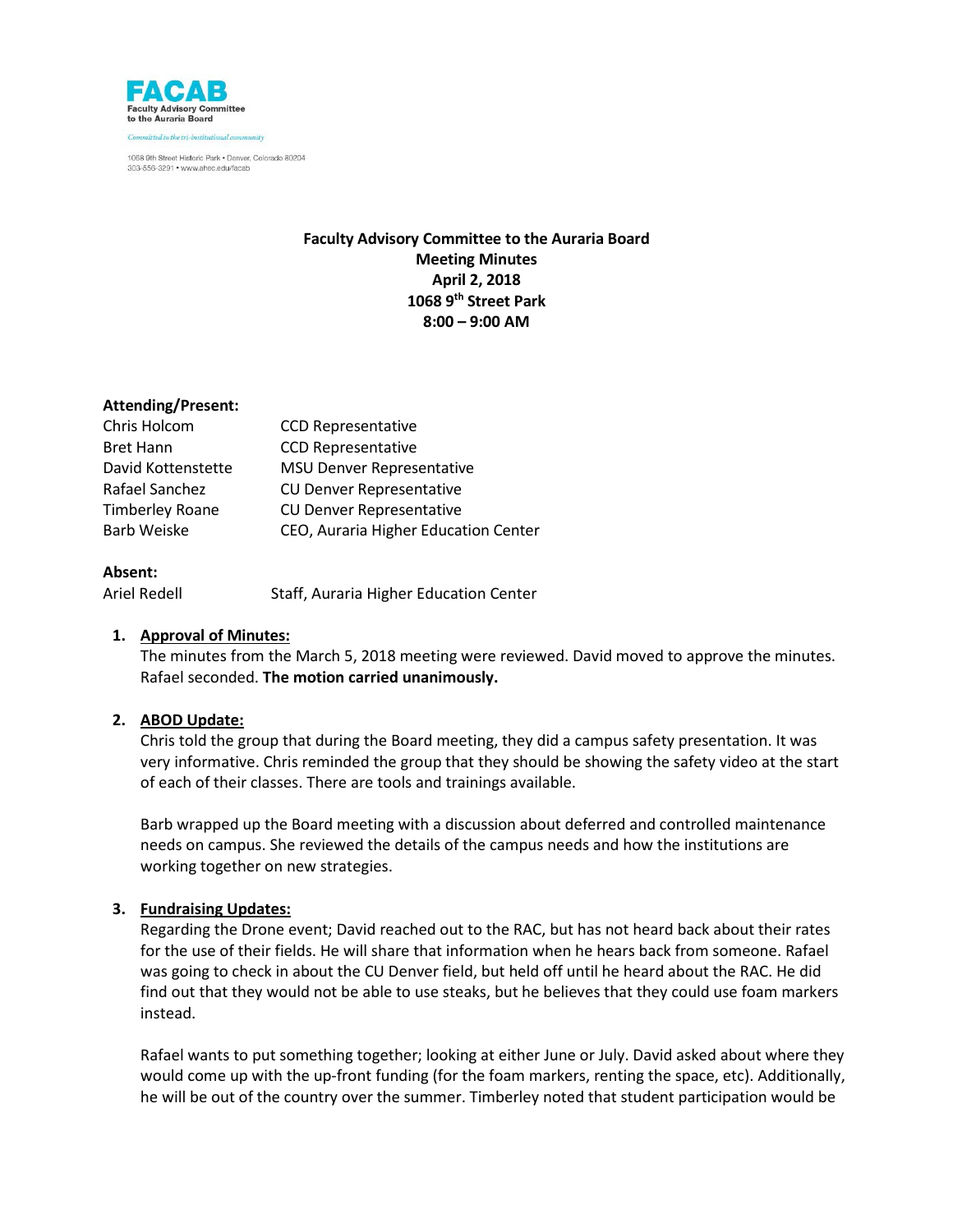

much less in the summer. David also brought up that before booking a space, FACAB will need to have more information and details about the event itself (layout, design, event details). Chris thought that the group should get started on the design now. Bret suggested that holding the event in the summer might be too soon, and maybe the group needs more time to plan. Timberley considered August, since the students will be back.

Additional things that need to be considered are security, parking, volunteers, etc. Risk Management will expect that all participant's sign a waiver as well. They thought it might be a good idea to loop in Student Life/Activities as well. Chris agreed to contact Risk Management from the schools and see what they will require. Rafael has a student org, and he will talk with Student Life from CU Denver.

Bret told the group that an international drone association will be coming to Denver in April or May, and they will be doing a racing challenge. He thought maybe they could be helpful. They plan to hold their event in the Convention Center. David noted that he will check out the availability of the RAC for the fall as well as the summer. Rafael is going to inquire about the PE/Events Center. Information sharing will follow.

**4. Adjournment:**

9:02am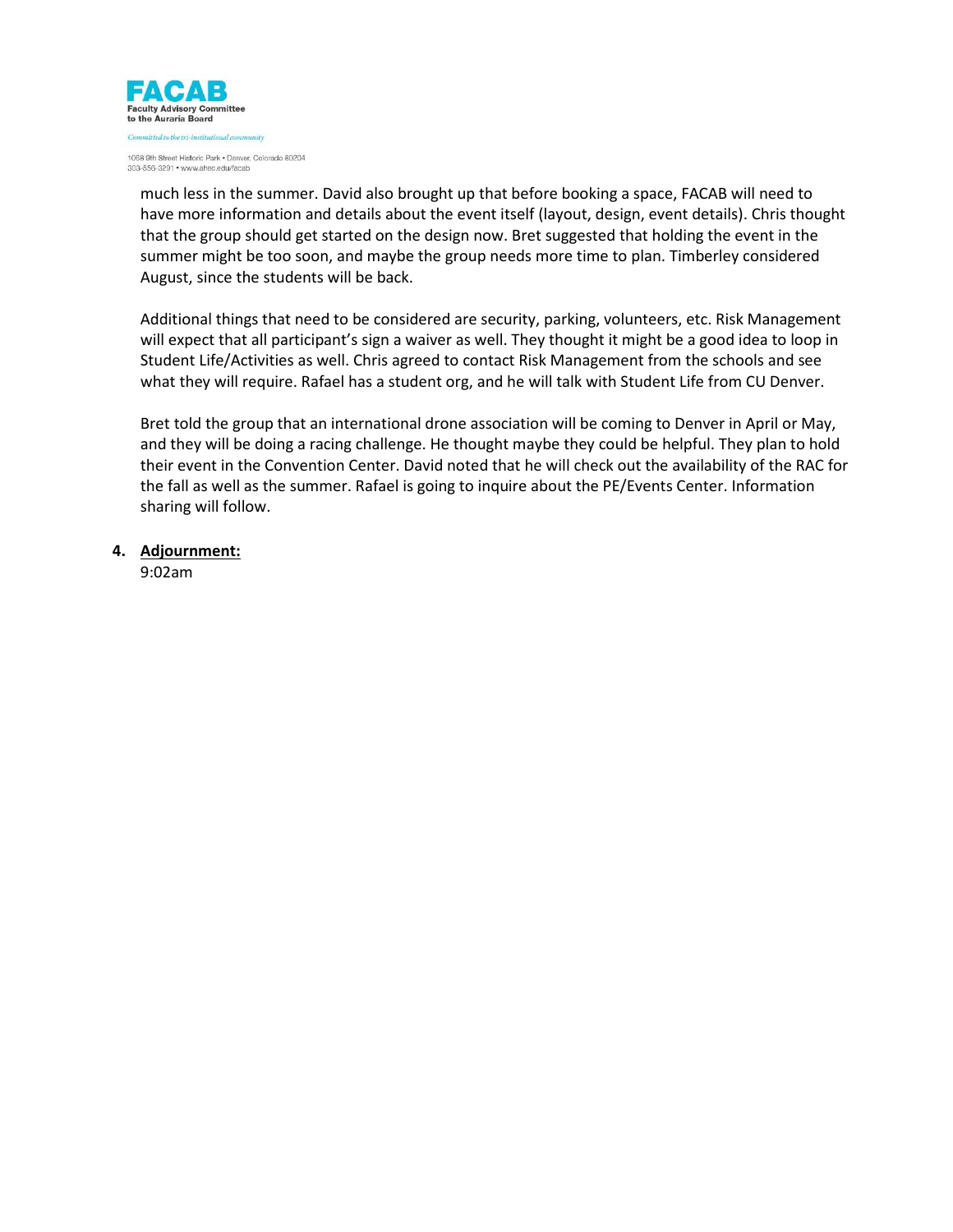

# **Faculty Advisory Committee to the Auraria Board Meeting Minutes October 1, 2018 1068 9th Street Park 8:00 – 9:00 AM**

## **Attending/Present:**

| Chris Holcom           | <b>CCD Representative</b>            |
|------------------------|--------------------------------------|
| <b>Bret Hann</b>       | <b>CCD Representative (Chair)</b>    |
| David Kottenstette     | <b>MSU Denver Representative</b>     |
| Mike Jacobs            | <b>MSU Denver Representative</b>     |
| Rafael Sanchez         | <b>CU Denver Representative</b>      |
| <b>Timberley Roane</b> | CU Denver Representative (ABOD rep)  |
| <b>Barb Weiske</b>     | CEO, Auraria Higher Education Center |
| Ariel Redell           | Auraria Higher Education Center      |
|                        |                                      |

## **Absent:**

## **1. Approval of Minutes:**

There were no minutes to approve.

## **2. Welcome Back:**

Barb welcomed the group back. There is a new MSU Denver representative, Mike Jacobs from the chemistry department. He was welcomed.

## **3. Positions:**

Barb explained that SACAB and FACAB are supposed to have reps from different institutions on the Auraria Board of Directors (ABOD). Somewhere in the past, the ABOD reps got aligned, so both reps were from the same institution. For the sake of not stacking the Board with members from only one institution, Barb requested that the FACAB ABOD rep this year come from CU Denver instead of MSU Denver. Timberley was able to take the ABOD position, but could not commit the time to also be FACAB chair. Bret from CCD agreed to chair FACAB this year.

David announced to the group that he will be retiring soon and this will be his last year on the committee. He also told Mike a little bit about the history of FACAB and what to expect. Chris filled him in on some of the things the group did last year, including their fundraising ideas. They will keep that conversation going and think about other goals they would like to accomplish this year.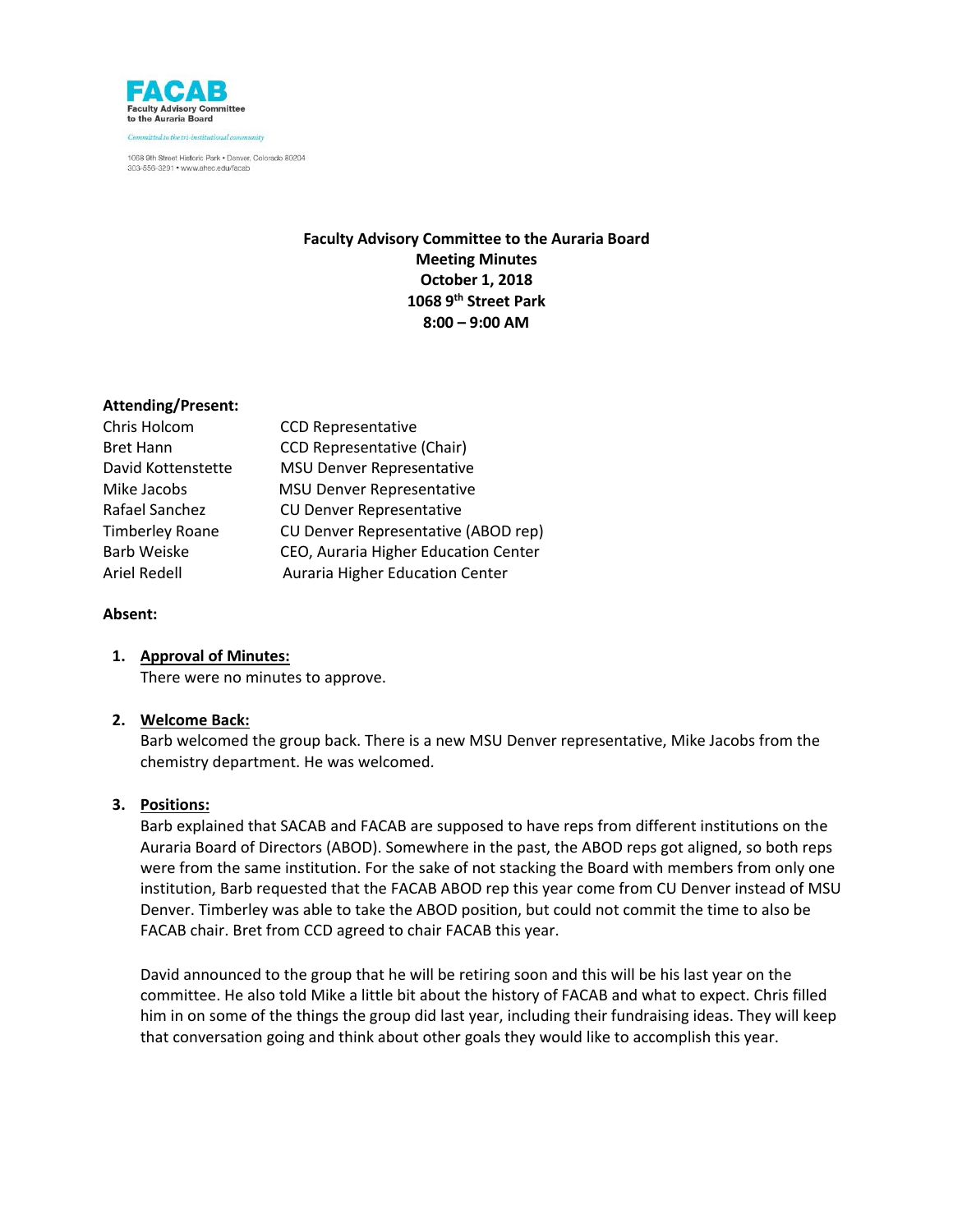

## **4. Campus Updates:**

Barb gave the group some updates on things that are happening on and around campus. She showed some slides from a presentation about the Central Platte Valley/Auraria project and told the group about the scope. This will be a big redevelopment project close to campus that is expected to bring more vibrancy and energy to the area. They are calling the project the "River Mile". Elitch Gardens will reportedly remain an amusement park for another 5 years or so, while they build around it. Eventually, it is slated to move to a different location.

The group asked about the floodplain as well as affordable housing. Barb said that the developers are taking the floodplain into account, and that at this point, they are not sure about what kind of affordable housing options will be offered in this new area, but they recognize that it is an important element.

Barb moved on to talk about Meow Wolf, the interactive art space that is being built under I-25 at Walnut. They have begun construction already. They are excited for this new, larger location. There might be some potential connection opportunities for the campus and for Auraria students.

Barb let the group know that the construction at Colfax and Lipan is completed. The crosswalks are much safer in that area now. She has been hearing positive feedback about the changes. David mentioned that the "beep" noise at that particular crosswalk isn't working. The beeping helps blind students safely cross the road.

Next, Barb updated the group on the campus hardening project that has been going on. Auraria has been placing benches, bollards, boulders and planters around campus to keep vehicles out of the core of campus or in pedestrian areas. This project has both enhanced safety on campus and added aesthetically pleasing features around campus for everyone to enjoy.

Lastly, Barb let the group know that the campus is working on some contracts with a couple of the scooter companies. These contracts include campus rules, like parking scooters at bike racks and riding them in bike lanes only. This should roll out soon.

## **5. Adjournment:**

9:00am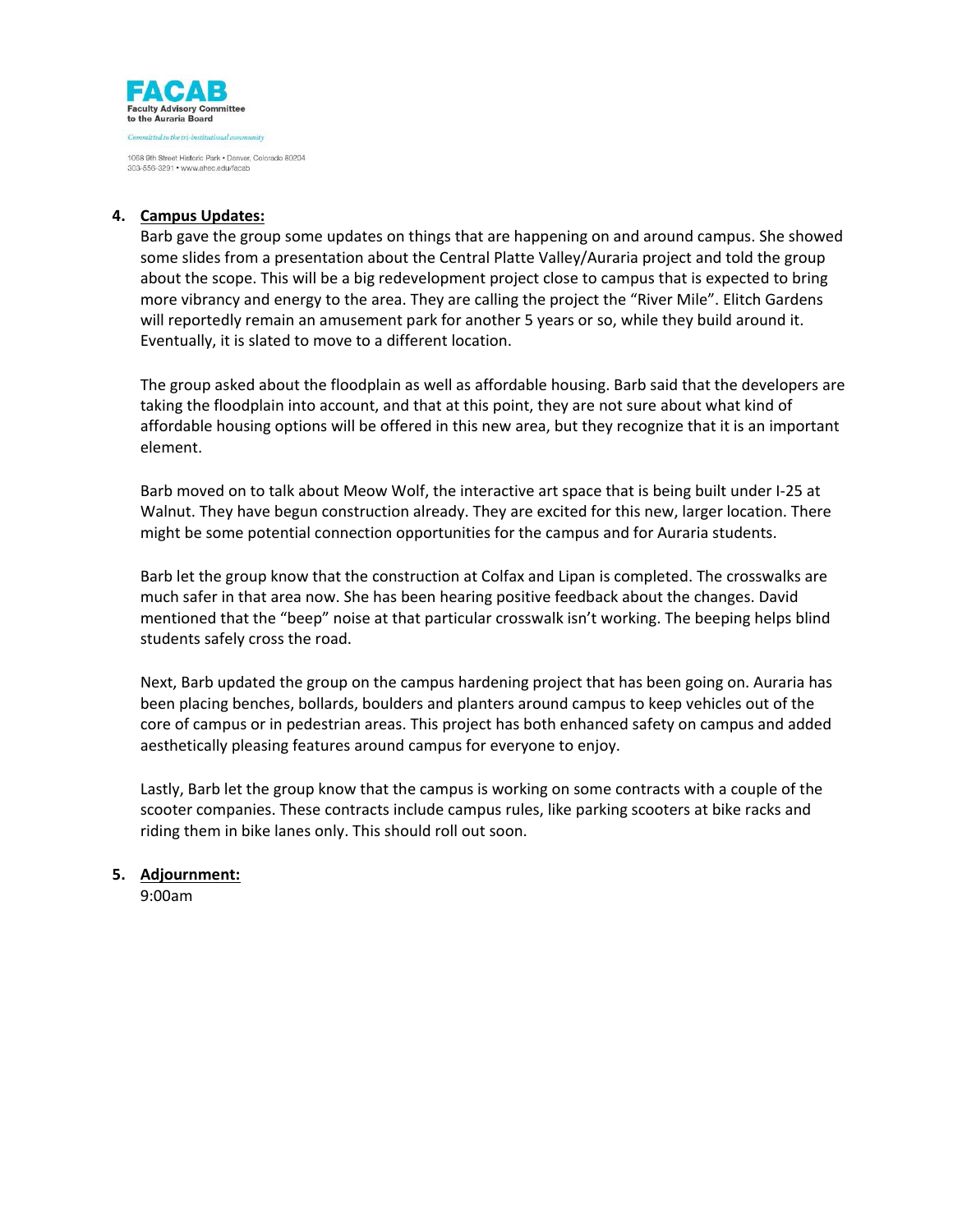

# **Faculty Advisory Committee to the Auraria Board Meeting Minutes November 5 , 2018 1068 9th Street Park 8:00 – 9:00 AM**

## **Attending/Present:**

| Chris Holcom           | <b>CCD Representative</b>            |
|------------------------|--------------------------------------|
| <b>Bret Hann</b>       | <b>CCD Representative (Chair)</b>    |
| David Kottenstette     | <b>MSU Denver Representative</b>     |
| Mike Jacobs            | <b>MSU Denver Representative</b>     |
| Rafael Sanchez         | <b>CU Denver Representative</b>      |
| <b>Timberley Roane</b> | CU Denver Representative (ABOD rep)  |
| <b>Barb Weiske</b>     | CEO, Auraria Higher Education Center |
| Ariel Redell           | Auraria Higher Education Center      |

## **Absent:**

## **1. Approval of Minutes:**

The minutes from the May 7, 2018 and the October 1, 2018 meeting were reviewed. David moved to approve the minutes. Timberley seconded. **The motion carried unanimously.**

## **2. Guest: Cinthya Ippolitti – Auraria Library:**

Cinthya thanked the group for allowing her to come and visit with them. She is still relatively new at the Library, and is trying to meet as many campus groups as possible to familiarize herself with the campus community. She told the group about some of the projects that the library is working on right now. They recently completed a satisfaction survey that they are pulling data from now. They hope to be able to implement some of those suggestions soon. Cinthya also hopes to pull together a couple tri-institutional library committees soon. If FACAB ever has questions or would like to work with the library in any capacity, Cinthya welcomed them to reach out to her.

## **3. Chair Report:**

Bret asked the group about how they are currently getting communications out to their constituents. They gave a variety of answers, but the group agreed that there are more ways in which they could disseminate information to their institutions. Bret asked that the members talk to their internal marketing and communications folks as well as their faculty senates to find the best communication strategies. Bret also suggested that FACAB type up their reports, so that they can easily share those with others.